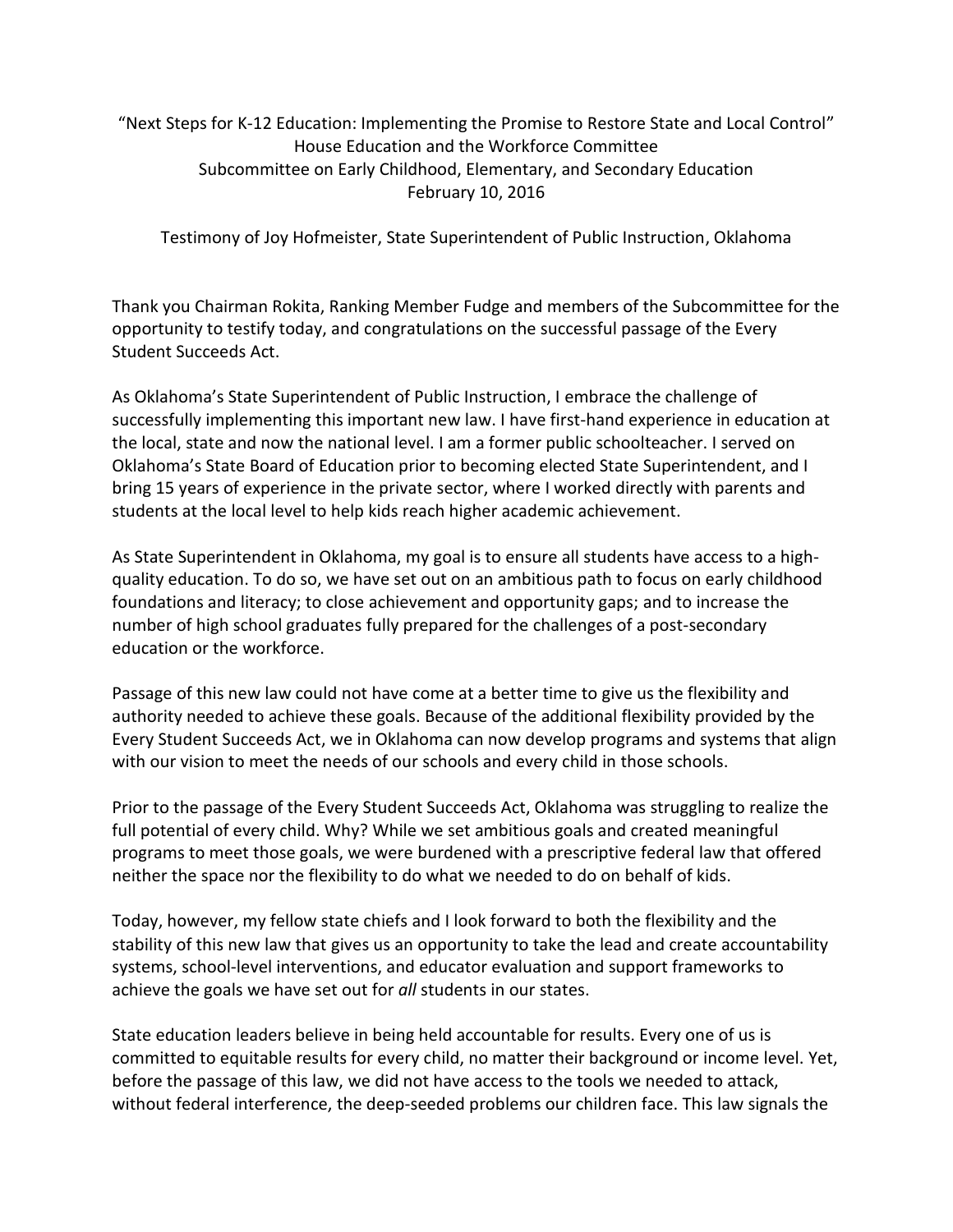passage of a new era of federal policy in education, one that lets those at the state and local levels — those *closest* to the classroom — focus their efforts on reaching the best outcomes for all students.

States like Oklahoma will only be able to achieve the full promise of the ESSA if the federal government holds true to the spirit of the law. We will only be able to accomplish Oklahoma's goals if we truly are allowed to innovate free from regulations and guidelines that change the intent of this body.

I recognize, of course, that some regulation and clarification are necessary as states transition to the new law. For example, I would welcome clarification on such issues as the implementation timeline. The Department has already moved to clarify some of these issues such as states being allowed to transition away from Highly Qualified Teacher regulations. State and local education agencies, working closely with educators and administrators, are in the best position to make decisions about the policies and practices that will benefit every child, especially those most in need. Striking the balance between guidance to the states and ensuring that states are not overly prescribed is what state leaders need. We are already seeing positive signs from the U.S. Department of Education that they will be leaving necessary decisions up to states and local communities. I appreciate their efforts to date, and encourage them to continue working with us to craft responsible regulations.

## *Continuing Progress*

It is not new for state and local agencies to take a leadership role in developing and implementing education policy. Under No Child Left Behind, states and local communities were the primary drivers of new ideas for making our education system work more effectively for every child.

However, states soon realized that progress in raising academic achievement stalled, and the law was not reauthorized to meet our needs. We first noticed it in our accountability systems. Because they relied solely on proficiency on one test each year, systems failed to accurately identify all schools in need of improvement or additional assistance. Moreover, once schools *were* identified, we saw that what may work for school improvement in Oklahoma City or Tulsa is not the same as what might work in Guymon or Muskogee.

Oklahoma has seen this in our work to address an unprecedented teacher shortage. More than a thousand teacher positions remain vacant statewide, while more than a thousand other teaching jobs have been filled through emergency certification, meaning the school district has exhausted all other means of securing a trained classroom teacher.

To address this crisis, we need the flexibility and authority to innovate, and attract and retain great people in the teaching profession. No Child Left Behind has made this more difficult with prescriptive policies. Instead, we have increased flexibility to focus on recruiting and retaining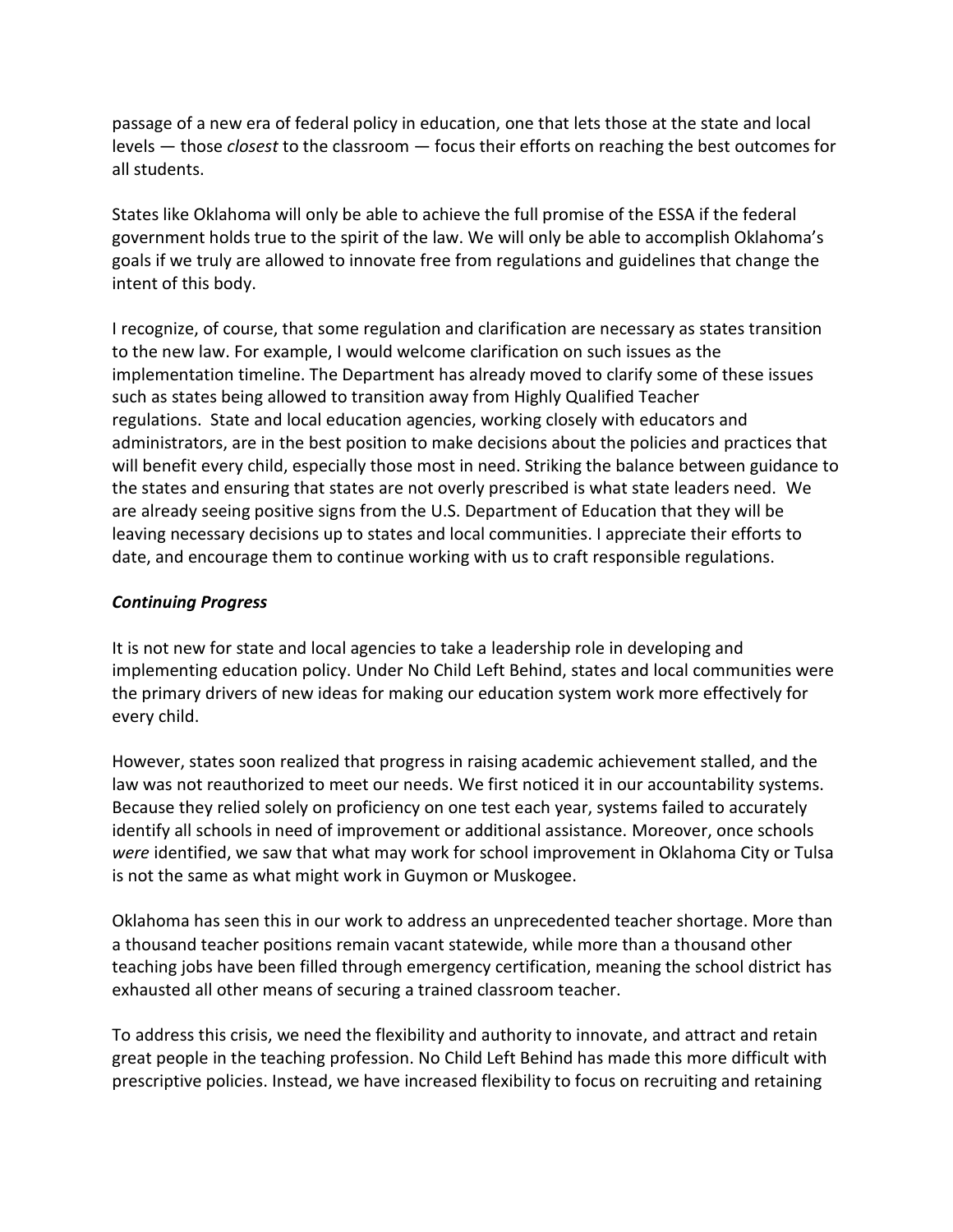highly effective teachers for our areas of greatest need, which now include early childhood and elementary as much as STEM fields.

Subsequently, many states, including Oklahoma, turned to ESEA Flexibility Waivers when they became available. Oklahoma has operated under a Waiver since 2012. In so doing, we were able to implement a number of practices aimed at moving the needle. That has included strengthening accountability measures for schools and our professional educators.

Still, these Waivers could not get us over the finish line for every child. While providing some additional flexibility, Waivers remained prescriptive on the interventions that states could use in school improvement and how we should create an evaluation and support system for our teachers. To complicate matters further, they fueled uncertainty as our Waiver required annual approval.

That is why I applaud members of Congress for passing the Every Student Succeeds Act that allows states to move past the Waiver process and provide states and local districts with a longterm and stable federal policy.

In Oklahoma, we plan to build on the progress we made through our Waiver to create a better system for *all* kids — an accountability system that better identifies schools and what assistance they need, more flexible interventions that recognize not every student or community is the same, and complete authority to craft an evaluation and support system that truly evaluates and supports Oklahoma teachers. The U.S. Department of Education's regulations on this new law should continue to encourage and support this leadership from states.

## *Ensuring Accountability*

Let me focus on accountability systems as an example. Under the Every Student Succeeds Act, states will have significantly more authority to design and implement our state-level accountability systems, from the indicators we will use to the appropriate interventions we will provide to schools. In Oklahoma, we are committed to ensuring *every* student is given the best possible chance to succeed. We have long pursued meaningful accountability in our state's education system, and we will continue to do so under ESSA. In fact, I believe we will be able to create an even *better* system given the additional flexibility of ESSA.

While the new law sets a high bar for what every state should achieve, it also gives us the latitude to design an accountability system that is reflective of, and responsive to, the needs of our students. This authority will help us ensure that our accountability system is not seen as punitive, but that we create a system in which we can help schools create meaningful, positive changes for every child.

In Oklahoma, this means not just measuring how many students pass a single test, but looking at the growth a student shows in a given year. Or recognizing that one assessment at the end of the year is not the only indicator of how a child is performing.